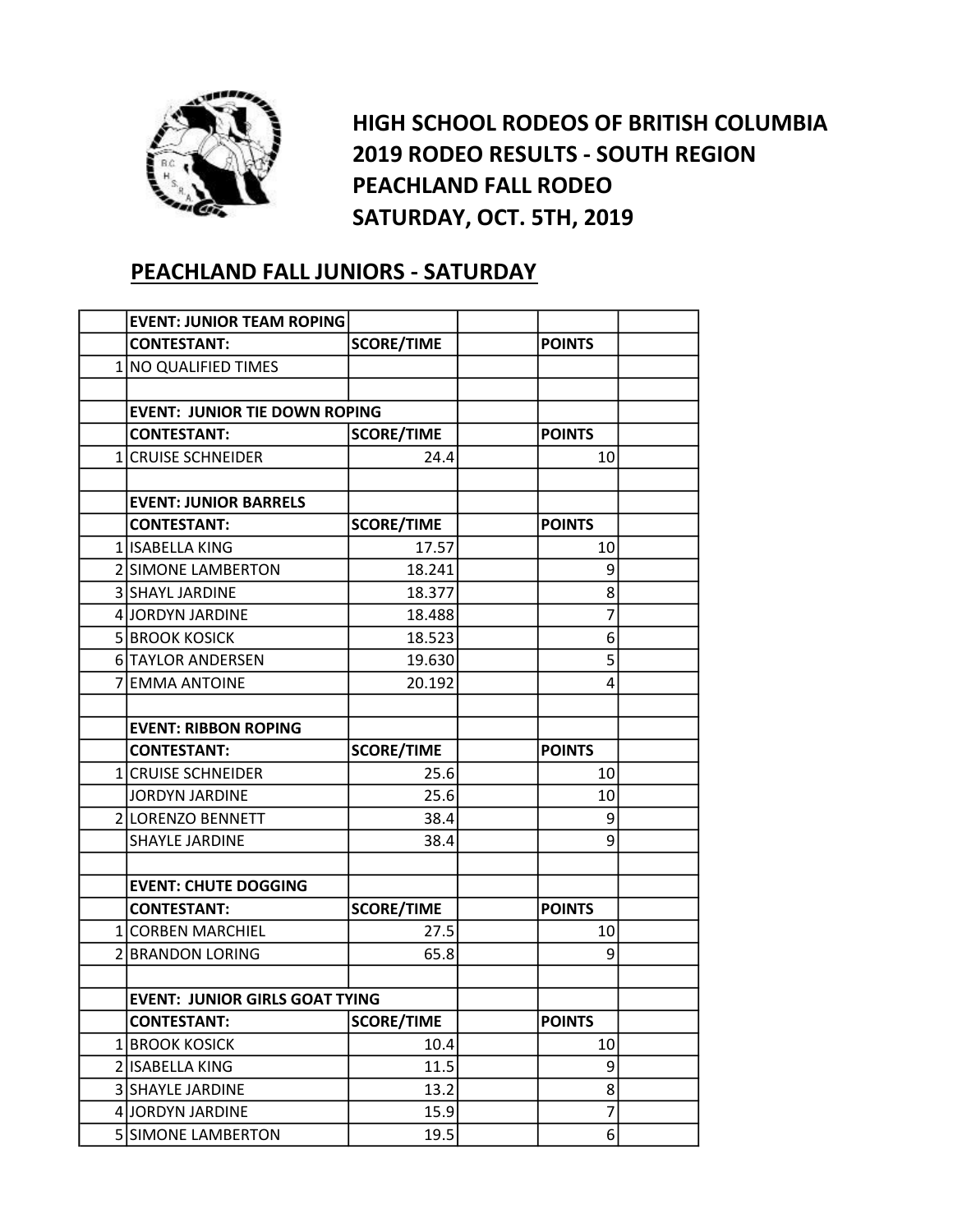| 6 TAYLOR ANDERSEN                    | 21.1              | 5             |  |
|--------------------------------------|-------------------|---------------|--|
|                                      |                   |               |  |
| <b>EVENT: JUNIOR BOYS GOAT TYING</b> |                   |               |  |
| <b>CONTESTANT:</b>                   | <b>SCORE/TIME</b> | <b>POINTS</b> |  |
| 1 CRUISE SCHNEIDER                   | 14.5              | 10            |  |
| 2 CORBEN MARCHIEL                    | 14.9              | 9             |  |
| 3 LORENZO BENNETT                    | 15.2              | 8             |  |
| 4 KOLT ALEXANDER                     | 15.6              | 7             |  |
| 5 BRANDON LORING                     | 21.0              | 6             |  |
| 6 TURNER JAMES                       | 21.6              | 5             |  |
|                                      |                   |               |  |
| <b>EVENT: JUNIOR GIRLS BREAKAWAY</b> |                   |               |  |
| <b>CONTESTANT:</b>                   | <b>SCORE/TIME</b> | <b>POINTS</b> |  |
| 1 NO QUALIFIED TIMES                 |                   |               |  |
|                                      |                   |               |  |
| <b>EVENT: JUNIOR BOYS BREAKWAY</b>   |                   |               |  |
| <b>CONTESTANT:</b>                   | <b>SCORE/TIME</b> | <b>POINTS</b> |  |
| 1 NO QUALIFIED TIMES                 |                   |               |  |
|                                      |                   |               |  |
| <b>EVENT: JUNIOR POLE BENDING</b>    |                   |               |  |
| <b>CONTESTANT:</b>                   | <b>SCORE/TIME</b> | <b>POINTS</b> |  |
| 1 ISABELLA KING                      | 21.884            | 10            |  |
| 2 TAYLOR ANDERSEN                    | 22.102            | 9             |  |
| 3JORDYN JARDINE                      | 23.403            | 8             |  |
| 4 SIMONE LAMBERTON                   | 24.250            | 7             |  |
| 5 EMMA ANTOINE                       | 30.17             | 6             |  |
| 6 SHAYL JARDINE                      | 33.27             | 5             |  |
|                                      |                   |               |  |
| <b>EVENT: BAC SADDLE BRONC</b>       |                   |               |  |
| <b>CONTESTANT:</b>                   | <b>SCORE/TIME</b> | <b>POINTS</b> |  |
| 1 NO QUALIFIED RIDES                 |                   |               |  |
|                                      |                   |               |  |
| <b>EVENT: BAC BAREBACK</b>           |                   |               |  |
| <b>CONTESTANT:</b>                   | <b>SCORE/TIME</b> | <b>POINTS</b> |  |
| 1 NO QUALIFIED RIDES                 |                   |               |  |
|                                      |                   |               |  |
| <b>EVENT: JR BULL RIDING</b>         |                   |               |  |
| <b>CONTESTANT:</b>                   | <b>SCORE/TIME</b> | <b>POINTS</b> |  |
| 1 DAVID STERLING                     | 64                | 10            |  |

## PEACHLAND FALL HIGH SCHOOL RODEO - SATURDAY

|     | <b>IEVENT: REINED COWHORSE GO 1</b> |                   |                |  |
|-----|-------------------------------------|-------------------|----------------|--|
|     | <b>ICONTESTANT:</b>                 | <b>SCORE/TIME</b> | <b>IPOINTS</b> |  |
|     | 1 RYLEY RAE WILSON                  | 73                | 10             |  |
| 2/3 | <b>JJORDYN KARL</b>                 | 72.5              | 8.5            |  |
| 2/3 | IKASH SIGOUIN                       | 72.5              | 8.5            |  |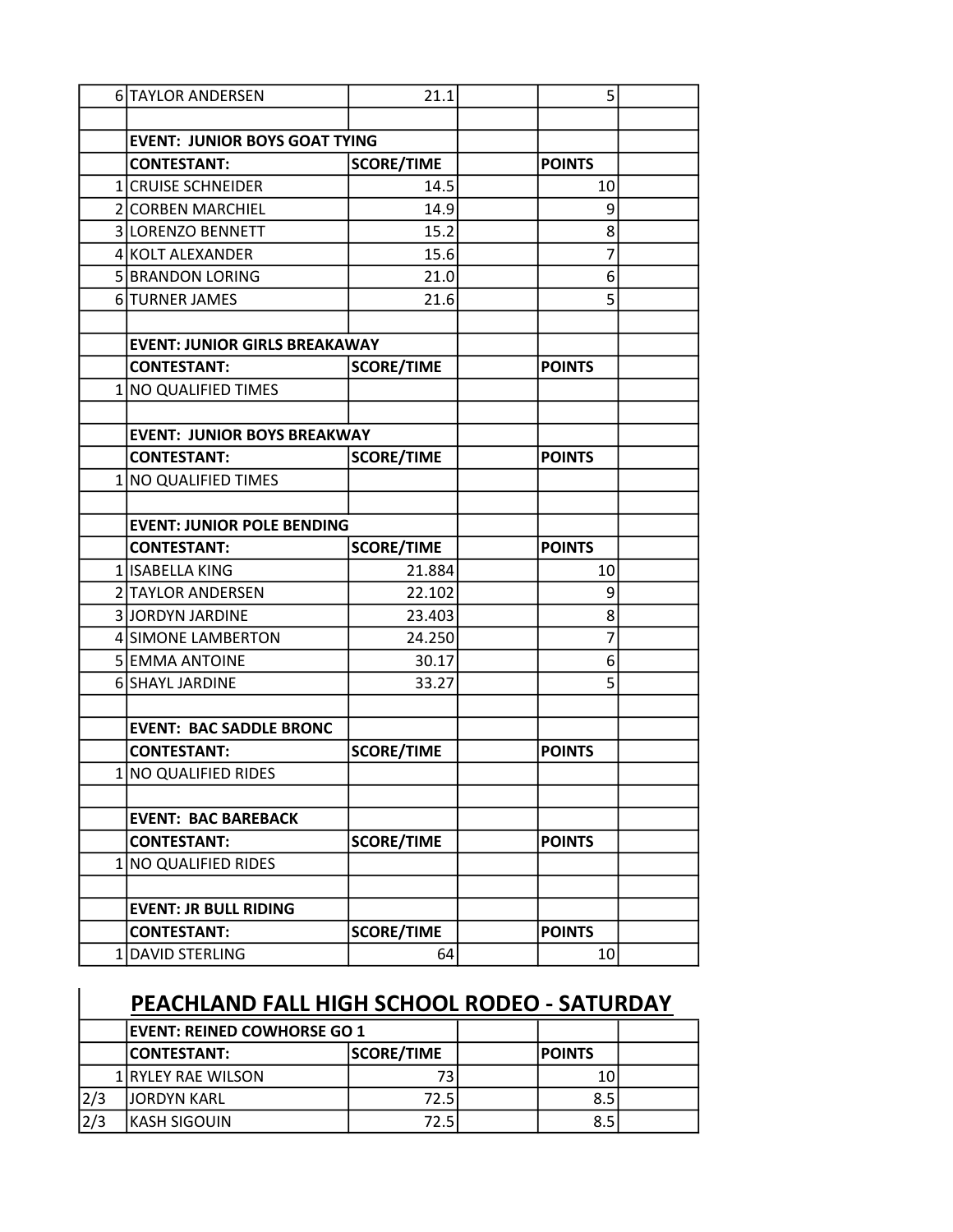| 4/5 | PAIVI MCLEAN                         | 72                |               | 6.5                 |  |
|-----|--------------------------------------|-------------------|---------------|---------------------|--|
| 4/5 | <b>DANIELLE GAMACHE</b>              | 72                |               | 6.5                 |  |
|     | 6 JAXEN CARSON                       | 71.5              |               | 5                   |  |
|     |                                      |                   |               |                     |  |
|     | <b>EVENT: REINED COWHORSE GO 2</b>   |                   |               |                     |  |
|     | <b>CONTESTANT:</b>                   | <b>SCORE/TIME</b> | <b>POINTS</b> |                     |  |
|     | 1 RYLEY RAE WILSON                   | 72                |               | 10                  |  |
|     | 2 DANIELLE GAMACHE                   | 71.5              |               | 9                   |  |
| 3/4 | JAXEN CARSON                         | 71                |               | 7.5                 |  |
| 3/4 | JORDYN KARL                          | 71                |               | 7.5                 |  |
|     | 5 KASH SIGOUIN                       | 70                |               | 6                   |  |
|     |                                      |                   |               |                     |  |
|     |                                      |                   |               |                     |  |
|     | <b>EVENT: BOYS CUTTING GO 1</b>      |                   |               |                     |  |
|     | <b>CONTESTANT:</b>                   | <b>SCORE/TIME</b> | <b>POINTS</b> |                     |  |
|     | 1 CARSON PAYTON                      | 71                |               | 10                  |  |
|     |                                      |                   |               |                     |  |
|     | <b>EVENT: BOYS CUTTING GO 2</b>      |                   |               |                     |  |
|     | <b>CONTESTANT:</b>                   | <b>SCORE/TIME</b> | <b>POINTS</b> |                     |  |
|     | 1 CARSON PAYTON                      | 73                |               | 10                  |  |
|     |                                      |                   |               |                     |  |
|     | <b>EVENT: GIRLS CUTTING GO 1</b>     |                   |               |                     |  |
|     | <b>CONTESTANT:</b>                   | <b>SCORE/TIME</b> | <b>POINTS</b> |                     |  |
|     | 1 TAYA HAMMING                       | 72                |               | 10                  |  |
|     | 2 INDIANA BUCHINSKI                  | 68                |               | 9                   |  |
|     | 3 BRIANNA BILLY                      | 67                |               | 8                   |  |
|     | 4 RYLEY RAE WILSON                   | 66                |               | 7                   |  |
|     |                                      |                   |               |                     |  |
|     | <b>EVENT: GIRLS CUTTING GO 2</b>     |                   |               |                     |  |
|     | <b>CONTESTANT:</b>                   | <b>SCORE/TIME</b> | <b>POINTS</b> |                     |  |
|     | 1 RYLEY RAE WILSON                   | 72.5              |               | 10 <sup>1</sup>     |  |
|     | 2 BRIANNA BILLY                      | 72                |               | 9                   |  |
|     | 3 TAYA HAMMING                       | 71                |               | 8                   |  |
|     | 4 INDIANA BUCHINSKI                  | 68                |               | 7                   |  |
|     |                                      |                   |               |                     |  |
|     | <b>EVENT: SENIOR BARRELS</b>         |                   |               |                     |  |
|     | <b>CONTESTANT:</b><br>1 ZOEY HAMMING | <b>SCORE/TIME</b> | <b>POINTS</b> | 10                  |  |
|     | 2 BRIANNA BILLY                      | 17.207            |               |                     |  |
|     | <b>3 REESE RIVET</b>                 | 17.228<br>17.311  |               | 9<br>8              |  |
|     |                                      |                   |               | 7                   |  |
|     | 4 TAYA HAMMING                       | 17.32             |               |                     |  |
|     | 5 TAYLAN JAMES                       | 17.375            |               | 6<br>5              |  |
|     | 6 VANESSA CAVERLY                    | 17.384            |               |                     |  |
|     | 7 MADELIN POZZOBON                   | 17.49             |               | 4                   |  |
|     | 8 CAMRYN MITCHELL                    | 17.681            |               | 3<br>$\overline{2}$ |  |
|     | 9 AMELIA RACHKOWSKI                  | 17.794            |               |                     |  |
|     | 10 HANNAH CADY                       | 17.968            |               | $\mathbf{1}$        |  |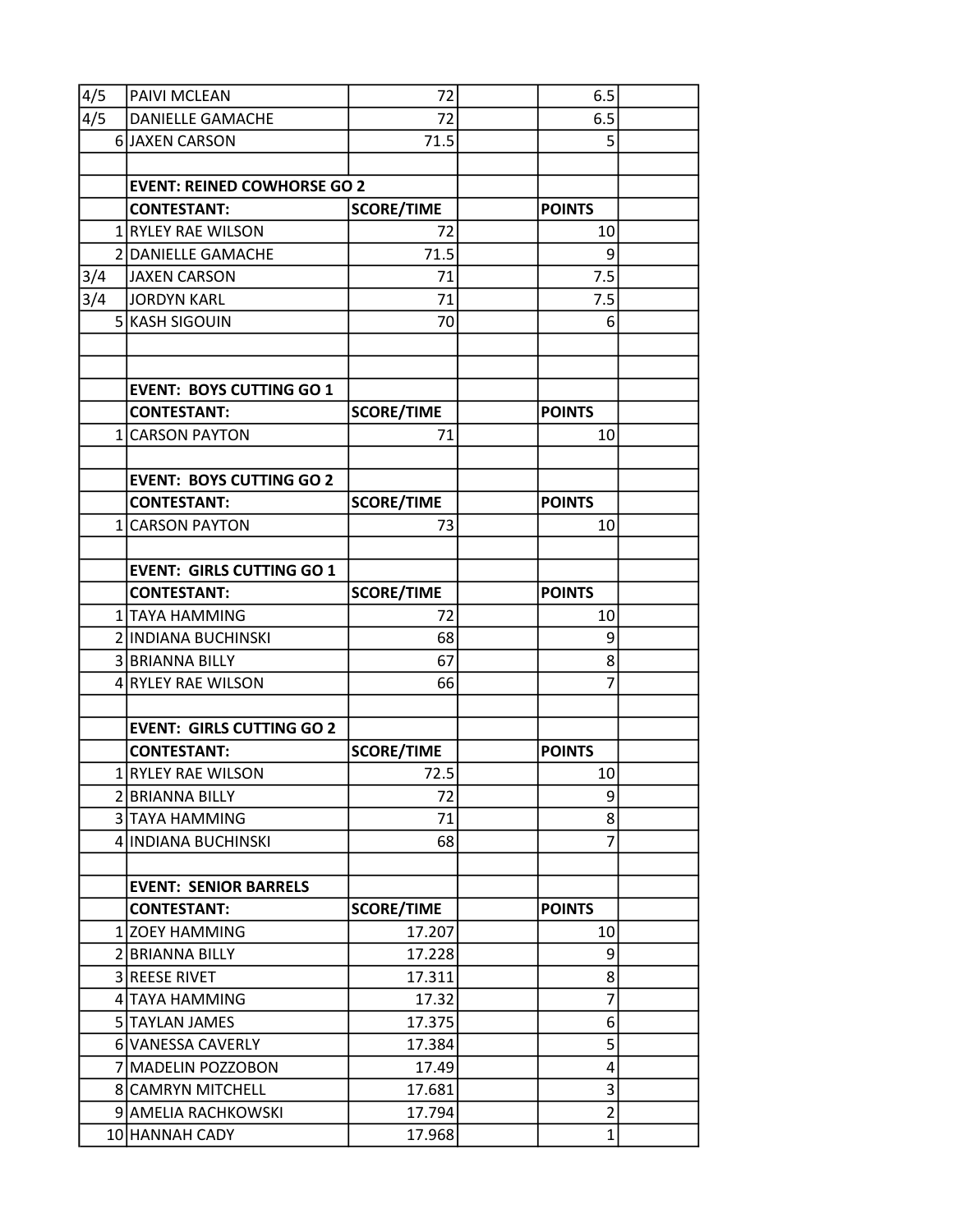| <b>EVENT: SADDLE BRONC</b>           |                   |                |  |
|--------------------------------------|-------------------|----------------|--|
| <b>CONTESTANT:</b>                   | <b>SCORE/TIME</b> | <b>POINTS</b>  |  |
| NO QUALIFIED RIDES                   |                   |                |  |
|                                      |                   |                |  |
| <b>EVENT: SENIOR GOAT TYING</b>      |                   |                |  |
| <b>CONTESTANT:</b>                   | <b>SCORE/TIME</b> | <b>POINTS</b>  |  |
| 1 TAYA HAMMING                       | 8.6               | 10             |  |
| 2 VANESSA MICHEL                     | 8.8               | 9              |  |
| <b>3 VANESSA CAVERLY</b>             | 9.1               | 8              |  |
| 4/5/6   PARIS SCHNEIDER              | 9.3               | 6              |  |
| 4/5/6 ZOEY HAMMING                   | 9.3               | 6              |  |
| 4/5/6   MARINA JARDINE               | 9.3               | 6              |  |
| 7 TAYLAN JAMES                       | 9.7               | 4              |  |
| <b>8 JORDYN KARL</b>                 | 10.4              | 3              |  |
| 9 RYLEY RAE WILSON                   | 13.7              | $\overline{2}$ |  |
| 10 RIVER ANDERSON                    | 13.8              | 1              |  |
|                                      |                   |                |  |
| <b>EVENT: SENIOR TEAM ROPING</b>     |                   |                |  |
| <b>CONTESTANT</b>                    | <b>SCORE/TIME</b> | <b>POINTS</b>  |  |
| 1 KASH SIGOUIN                       | 8.4               | 10             |  |
| <b>CARSON PAYTON</b>                 | 8.4               | 10             |  |
| 2 BRYCE GARCIA                       | 14.6              | 9              |  |
| <b>TRYTON BOSE</b>                   | 14.6              | 9              |  |
| 3 TAYA HAMMING                       | 17.1              | 8              |  |
| <b>ZOEY HAMMING</b>                  | 17.1              | 8              |  |
| 4 HALLE EASTHOPE                     | 18.8              | 7              |  |
| <b>MARINA JARDINE</b>                | 18.8              | 7              |  |
| 5 MADELIN POZZOBON                   | 19.1              | 6              |  |
| <b>HANNAH CADY</b>                   | 19.1              | 6              |  |
|                                      |                   |                |  |
| <b>EVENT: SENIOR GIRLS BREAKAWAY</b> |                   |                |  |
| <b>CONTESTANT</b>                    | <b>SCORE/TIME</b> | <b>POINTS</b>  |  |
| 1 BRIANNA BILLY                      | 3.1               | 10             |  |
| 2 JORDYN KARL                        | 4.3               | 9              |  |
| 3 MADELINE POZZOBON                  | 4.8               | 8              |  |
| 4 MARINA JARDINE                     | 5.1               | 7              |  |
| 5 TAYA HAMMING                       | 5.3               | 6              |  |
| 6 JORDAN LEPINE                      | 5.4               | 5              |  |
| 7 VANESSA CAVERLY                    | 5.6               | 4              |  |
| <b>8 GRACIE ANTOINE</b>              | 7.6               | 3              |  |
| 9 TAYLAN JAMES                       | 13.9              | $\overline{2}$ |  |
| 10 HANNAH CADY                       | 18.3              | 1              |  |
|                                      |                   |                |  |
| <b>EVENT: TIE DOWN ROPING</b>        |                   |                |  |
| <b>CONTESTANT</b>                    | <b>SCORE/TIME</b> | <b>POINTS</b>  |  |
| 1JUSTIN HARRIS                       | 26.2              | 10             |  |